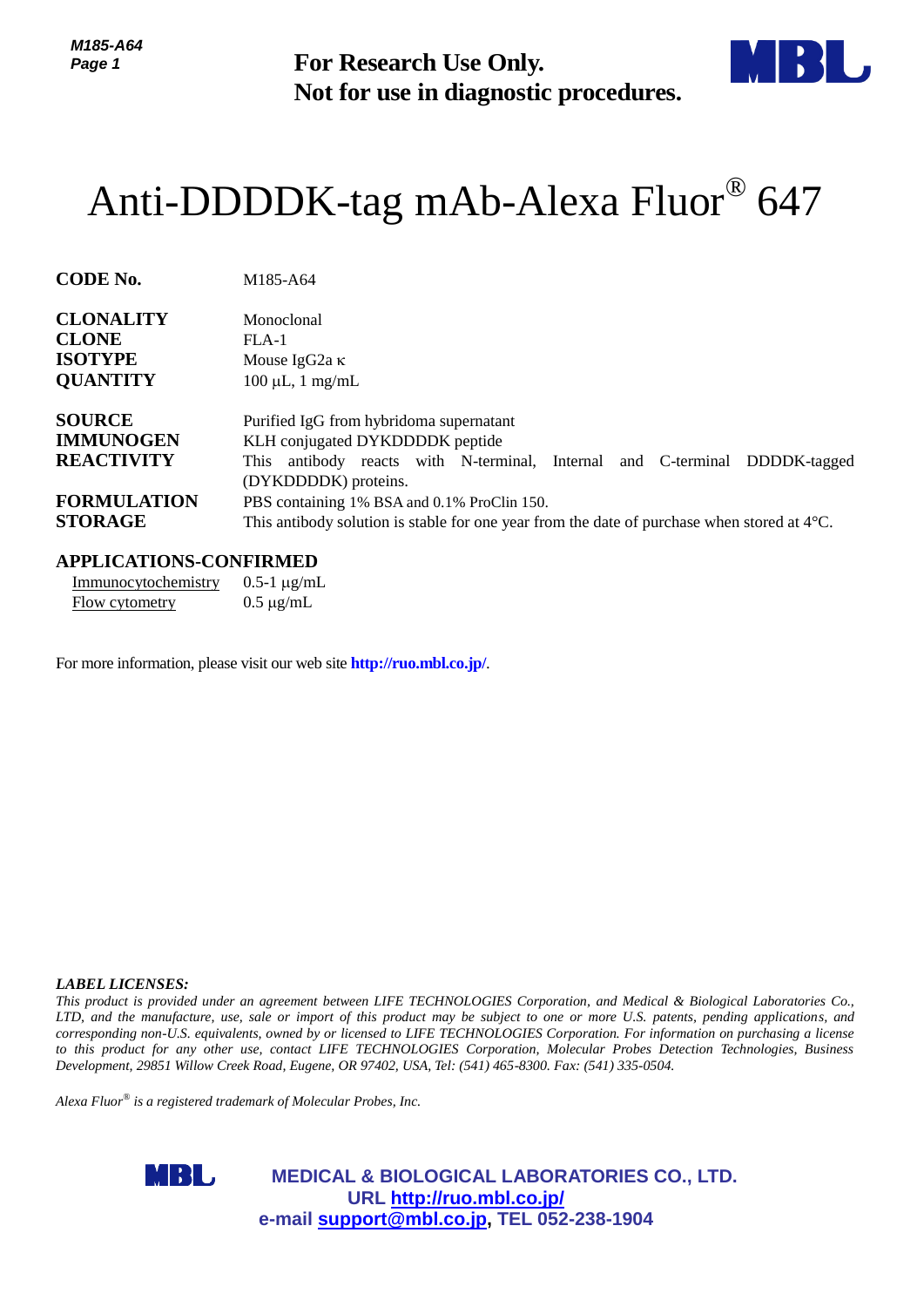### **RELATED PRODUCTS**

M185-3S Anti-DDDDK-tag mAb (FLA-1) (50 µL) Antibodies M185-3L Anti-DDDDK-tag mAb (FLA-1) (1 mL) M185-3LL Anti-DDDDK-tag mAb (FLA-1) (1 mL x 5) M185-6 Anti-DDDDK-tag mAb-Biotin (FLA-1) M185-7 [Anti-DDDDK-tag mAb-HRP-DirecT](http://ruo.mbl.co.jp/dtl/A/M185-7/) (FLA-1) M185-A48 Anti-DDDDK-tag mAb-Alexa Fluor® 488 (FLA-1) M185-A59 Anti-DDDDK-tag mAb-Alexa Fluor® 594 (FLA-1) M185-A64 Anti-DDDDK-tag mAb-Alexa Fluor® 647 (FLA-1) PM020 Anti-DDDDK-tag pAb (polyclonal) PM020-7 Anti-DDDDK-tag pAb-HRP-DirecT (polyclonal) PM020-8 Anti-DDDDK-tag pAb-Agarose (polyclonal) M192-3 Anti-Myc-tag mAb  $(My3)$  (200 µL) M047-3 Anti-Myc-tag mAb (PL14) M047-7 Anti-Myc-tag mAb-HRP-DirecT (PL14) M047-8 Anti-Myc-tag mAb-Agarose (PL14) M047-A48 Anti-Myc-tag mAb-Alexa Fluor® 488 (PL14) M047-A59 Anti-Myc-tag mAb-Alexa Fluor® 594 (PL14) M047-A64 Anti-Myc-tag mAb-Alexa Fluor® 647 (PL14) 562 Anti-Myc-tag pAb (polyclonal) (0.1 mL) 562-5 Anti-Myc-tag pAb (polyclonal) (0.5 mL) M180-3 Anti-HA-tag mAb (TANA2)  $(200 \mu L)$ M180-7 Anti-HA-tag mAb-HRP-DirecT (TANA2) M180-A48 Anti-HA-tag mAb-Alexa Fluor® 488 (TANA2) M180-A59 Anti-HA-tag mAb-Alexa Fluor® 594 (TANA2) M180-A64 Anti-HA-tag mAb-Alexa Fluor® 647 (TANA2) 561 Anti-HA-tag pAb (polyclonal) (0.1 mL) 561-5 Anti-HA-tag pAb (polyclonal) (0.5 mL) 561-7 Anti-HA-tag pAb-HRP-DirecT (polyclonal) 561-8 Anti-HA-tag pAb-Agarose (polyclonal) M132-3 Anti-HA-tag mAb (5D8) D291-3 Anti-His-tag mAb (OGHis)  $(200 \mu L)$ D291-6 Anti-His-tag mAb-Biotin (OGHis) D291-7 Anti-His-tag mAb-HRP-DirecT (OGHis) D291-8 Anti-His-tag mAb-Agarose (OGHis) D291-A48 Anti-His-tag mAb-Alexa Fluor® 488 (OGHis) D291-A59 Anti-His-tag mAb-Alexa Fluor® 594 (OGHis) D291-A64 Anti-His-tag mAb-Alexa Fluor® 647 (OGHis) M089-3 Anti-His-tag mAb (6C4) M136-3 Anti-His-tag mAb (2D8) PM032 Anti-His-tag pAb (polyclonal) PM032-8 Anti-His-tag pAb-Agarose (polyclonal) M167-3 Anti-V5-tag mAb (1H6) PM003 Anti-V5-tag pAb (polyclonal) PM003-7 Anti-V5-tag pAb-HRP-DirecT (polyclonal) PM003-8 Anti-V5-tag pAb-Agarose (polyclonal) PM073 Anti-Renilla GFP pAb 598 Anti-GFP pAb (polyclonal) 598-7 Anti-GFP pAb-HRP-DirecT (polyclonal) M048-3 Anti-GFP mAb (1E4) D153-3 Anti-GFP mAb (RQ2) D153-A48 Anti-GFP mAb-Alexa Fluor® 488 (RQ2) D153-A59 Anti-GFP mAb-Alexa Fluor® 594 (RQ2) D153-A64 Anti-GFP mAb-Alexa Fluor® 647 (RQ2) D153-8 Anti-GFP mAb-Agarose (RQ2) PM005 Anti-RFP pAb (polyclonal) PM005-7 Anti-RFP pAb-HRP-DirecT (polyclonal)

M155-3 Anti-RFP mAb (8D6)

- M165-3 Anti-RFP mAb (3G5)
- M165-8 Anti-RFP mAb-Agarose (3G5) PM070 Anti-E-tag pAb (polyclonal)
- 
- PM071 Anti-Calmodulin Binding Protein-tag pAb (polyclonal)

*Smart-IP* series 3190 Magnetic Rack M185-11 Anti-DDDDK-tag mAb-Magnetic Beads (FLA-1) M047-11 Anti-Myc-tag mAb-Magnetic Beads (PL14) M132-11 Anti-HA-tag mAb-Magnetic Beads (5D8) M180-11 Anti-HA-tag mAb-Magnetic Beads (TANA2) D291-11 Anti-His-tag mAb-Magnetic Beads (OGHis) D153-11 Anti-GFP mAb-Magnetic Beads (RQ2) M165-11 Anti-RFP mAb-Magnetic Beads (3G5) M167-11 Anti-V5-tag mAb-Magnetic Beads (1H6) M198-9 Anti-E-tag mAb-Magnetic beads (21D11) D058-11 Anti-Multi Ubiquitin mAb-Magnetic Beads (FK2) M075-11 [Mouse IgG1 \(isotype control\)-Magnetic Beads](http://ruo.mbl.co.jp/dtl/A/M075-9/) M076-11 Mouse IgG2a [\(isotype control\)-Magnetic Beads](http://ruo.mbl.co.jp/dtl/A/M075-9/) M077-11 Mouse IgG2b [\(isotype control\)-Magnetic Beads](http://ruo.mbl.co.jp/dtl/A/M075-9/) M081-11 Rat IgG2a [\(isotype control\)-Magnetic Beads](http://ruo.mbl.co.jp/dtl/A/M075-9/) M185-10 Anti-DDDDK-tag mAb-Magnetic Agarose (FLA-1) M047-10 Anti-Myc-tag mAb-Magnetic Agarose (PL14) M132-10 Anti-HA-tag mAb-Magnetic Agarose (5D8) M180-10 Anti-HA-tag mAb-Magnetic Agarose (TANA2) D291-10 Anti-His-tag mAb-Magnetic Agarose (OGHis) D153-10 Anti-GFP mAb-Magnetic Agarose (RQ2) M165-10 Anti-RFP mAb-Magnetic Agarose (3G5) M167-10 Anti-V5-tag mAb-Magnetic Agarose (1H6) M198-10 Anti-E-tag mAb-Magnetic Agarose (21D11) Protein Purification Kit 3325 DDDDK-tagged Protein PURIFICATION KIT 3326 DDDDK-tagged Protein PURIFICATION GEL (1 mL gel, 5 mg peptide) 3327 DDDDK-tagged Protein PURIFICATION GEL (5 mL gel, 25 mg peptide) 3328 DDDDK-tagged Protein PURIFICATION GEL (5 mL gel) 3329 DDDDK-tagged Protein PURIFICATION GEL (25 mL gel) 3325-205 DDDDK-tag peptide (1 mg x 5) 3326K DDDDK-taggedProteinPURIFICATION CARTRIDGE  $(1$  mLx 1) 3305 c-Myc-tagged Protein MILD PURIFICATION KIT 3306 c-Myc-tagged Protein MILD PURIFICATION GEL (1 mL gel, 1 mg peptide) 3320 HA-tagged Protein PURIFICATION KIT 3321 HA-tagged Protein PURIFICATION GEL (1 mL) 3310 His-tagged Protein PURIFICATION KIT 3311 His-tagged Protein PURIFICATION GEL (1 mL gel, 5 mg peptide) 3317 V5-tagged Protein PURIFICATION KIT Ver.2 3318 [V5-tagged Protein PURIFICATION GEL](http://ruo.mbl.co.jp/dtl/P/3316/) Ver. 2 (1 mL)

Other related antibodies and kits are also available.

Please visit our website at<http://ruo.mbl.co.jp/>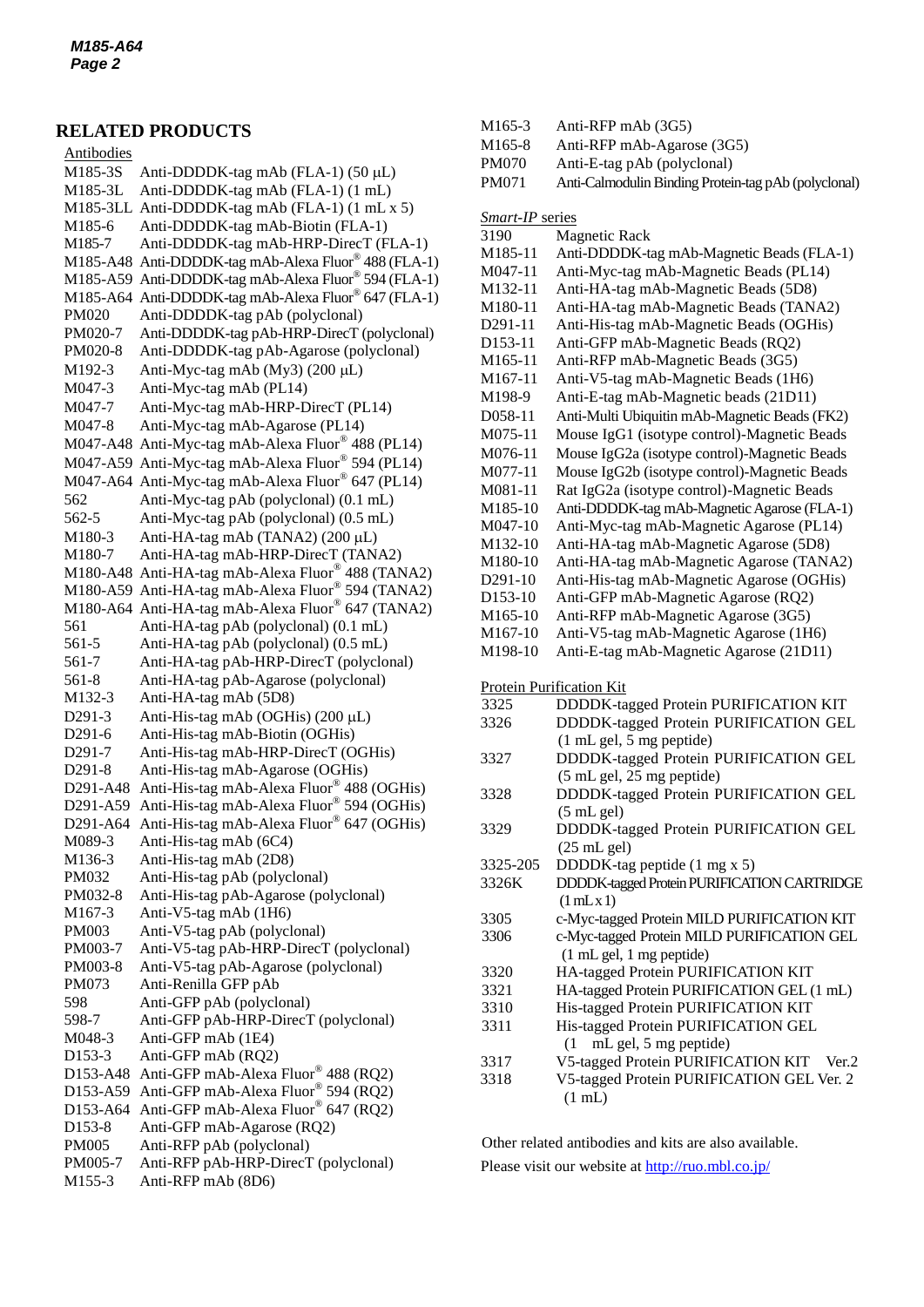### **Immunocytochemistry**

- 1) Spread the cells in the nutrient condition on a glass slide, then incubate in a CO<sub>2</sub> incubator for one night.
- 2) Remove the culture supernatant by careful aspiration.
- *3* 3) Fix the cells by immersing the slide in 4% paraformaldehyde (PFA)/PBS for 10 min. at room temperature (20~25°C).
- 4) Prepare a wash container such as a 500 mL beaker with a magnetic stirrer. Then wash the fixed cells on the glass slide by soaking the slide with a plenty of PBS in the wash container for 5 min. Take care not to touch the cells. Repeat another wash once more.
- 5) Immerse the slide in 0.2% Triton X-100/PBS for 10 min. at room temperature.
- 6) Wash the slide in a plenty of PBS as in the step 4).
- 7) Cover each cell with Clear Back (human Fc receptor blocking reagent, MBL; code no. MTG-001) for 5 min. at room temperature.
- 8) Add 200 µL of the primary antibody diluted with PBS as suggested in the **APPLICATIONS** onto the cells and incubate for 1 hr. at room temperature. (Optimization of antibody concentration or incubation condition is recommended if necessary.)
- 9) Wash the slide in a plenty of PBS as in the step 4).
- 10) Wipe excess liquid from slide but take care not to touch the cells. Never leave the cells to dry.
- 11) Counter stain with DAPI for 5 min. at room temperature.
- 12) Wash the slide in a plenty of PBS as in the step 4).
- 13) Promptly add mounting medium onto the slide, then put a cover slip on it.



*Immunocytochemical detection of DDDDK-tagged protein in HeLa* Magenta: M185-A64 Cyan: DAPI